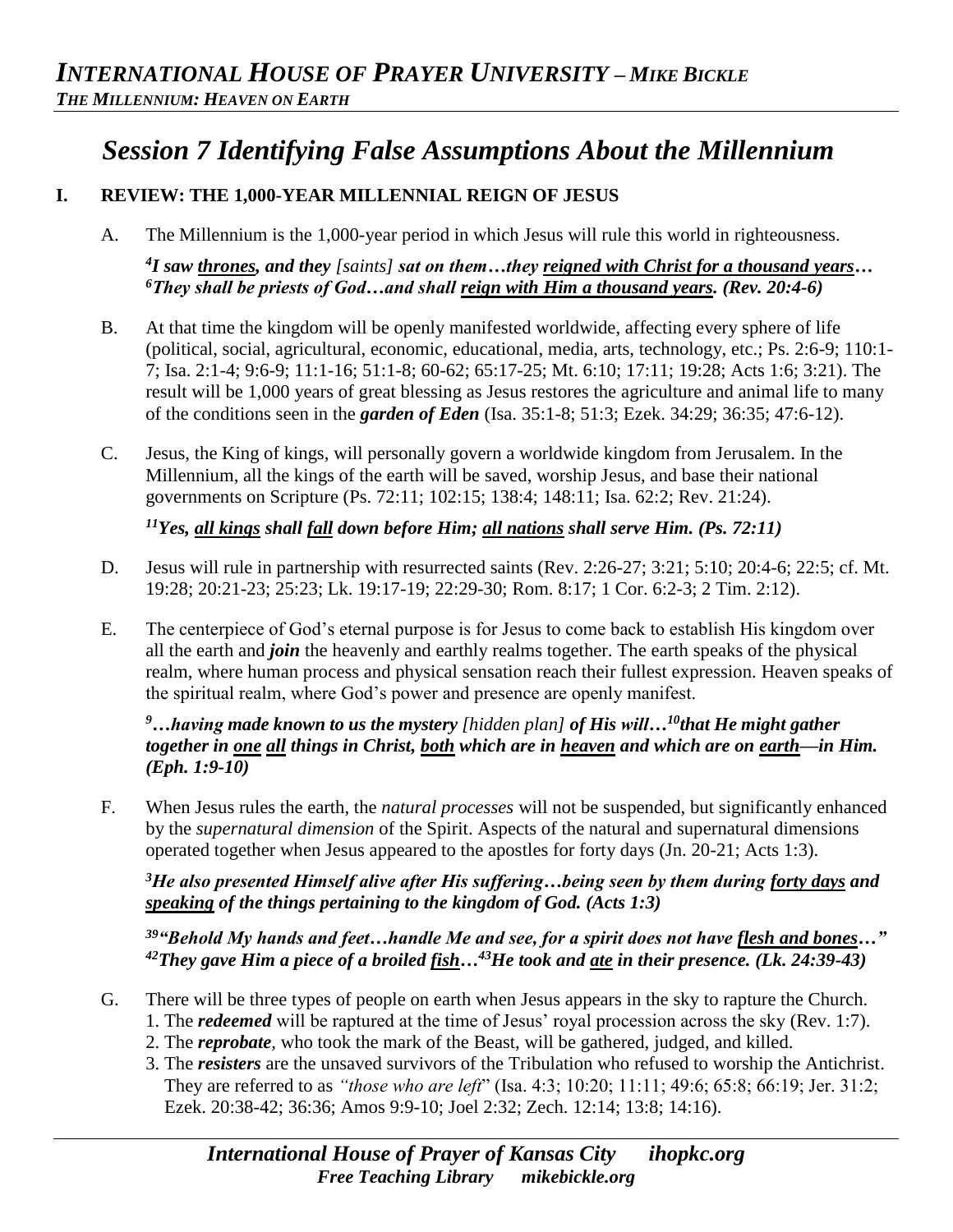#### **II. IDENTIFYING COMMON FALSE ASSUMPTIONS ABOUT THE MILLENNIUM**

- A. In seeking to understand what the Scripture says about the Millennium, it is important to identity *false assumptions* about it, then replace them with *biblical principles*.
- B. At the second coming, Jesus will return to earth to accomplish a long-term mission of filling the earth with glory of God and bringing the earth under His Father's authority (Mt. 28:19; 1 Cor. 15:28). He is coming *to stay permanentl*y to establish a kingdom with an international government.

*<sup>9</sup>The earth shall be full of the knowledge of the LORD as the waters cover the sea. (Isa. 11:9)*

*<sup>21</sup>…truly, as I live, all the earth shall be filled with the glory of the LORD… (Num. 14:21)*

C. *Premise:* I assume that Jesus will use many of the same principles in His leadership over people (with natural bodies) on earth *after* His second coming that He used at His first coming. Some assume that He will lead people on earth in a radically different way after He returns.

#### **III. FALSE ASSUMPTION #1: NATURAL PROCESSES WILL BE SUSPENDED**

- A. A common false assumption is that the natural processes of life will be completely suspended by Jesus' supernatural activity. For example, that He might just "wave His hand" to instantly establish the infrastructures needed to support life and government on earth using only His supernatural power without human involvement and natural processes.
- B. *Biblical principle*: Jesus will rule the earth without suspending natural human processes, yet will significantly enhance them by the supernatural dimension of the Spirit. We see aspects of the natural and the supernatural dimensions operating together when Jesus appeared with His resurrected body to teach the apostles for forty days (Jn. 20-21; Acts 1:3).
- C. The saints from all throughout history will sit on thrones, or occupy the top positions of authority over society (Rev. 2:26-27; 3:21; 5:10; 20:4-6; 22:5; Mt. 19:28; 20:21-23; 25:23; Lk. 19:17-19; 22:29-30; 1 Cor. 6:2; 2 Tim. 2:12; Dan. 7:22, 25-27).
- D. Jesus will rule in partnership with two types of human leaders—those with resurrected bodies who live in the New Jerusalem and those with natural bodies who live on earth. Resurrected saints will occupy the *highest positions* of government over the earth in the Millennium. This will be parallel to the position of angels in the government of the nations in this age. John made reference both to leaders or kings with natural bodies (Rev. 1:5) and to kings with resurrected bodies (Rev. 1:6).

## *<sup>5</sup>…Jesus Christ….the ruler over the kings of the earth…<sup>6</sup>has made us kings and priests to His God and Father… (Rev. 1:5-6)*

E. Together they will establish infrastructure for every sphere of life in every city in every nation. The infrastructure will include *life support systems* (water, electricity, etc.), *building projects* (homes, office buildings, highways, bridges, etc.), *economic systems* (currencies, banking, etc.), *spiritual life*  (worship centers, Bible schools, etc.), *education* (from elementary to university), *law enforcement*; *agriculture* (farming), media, arts, technology, social institutions, etc.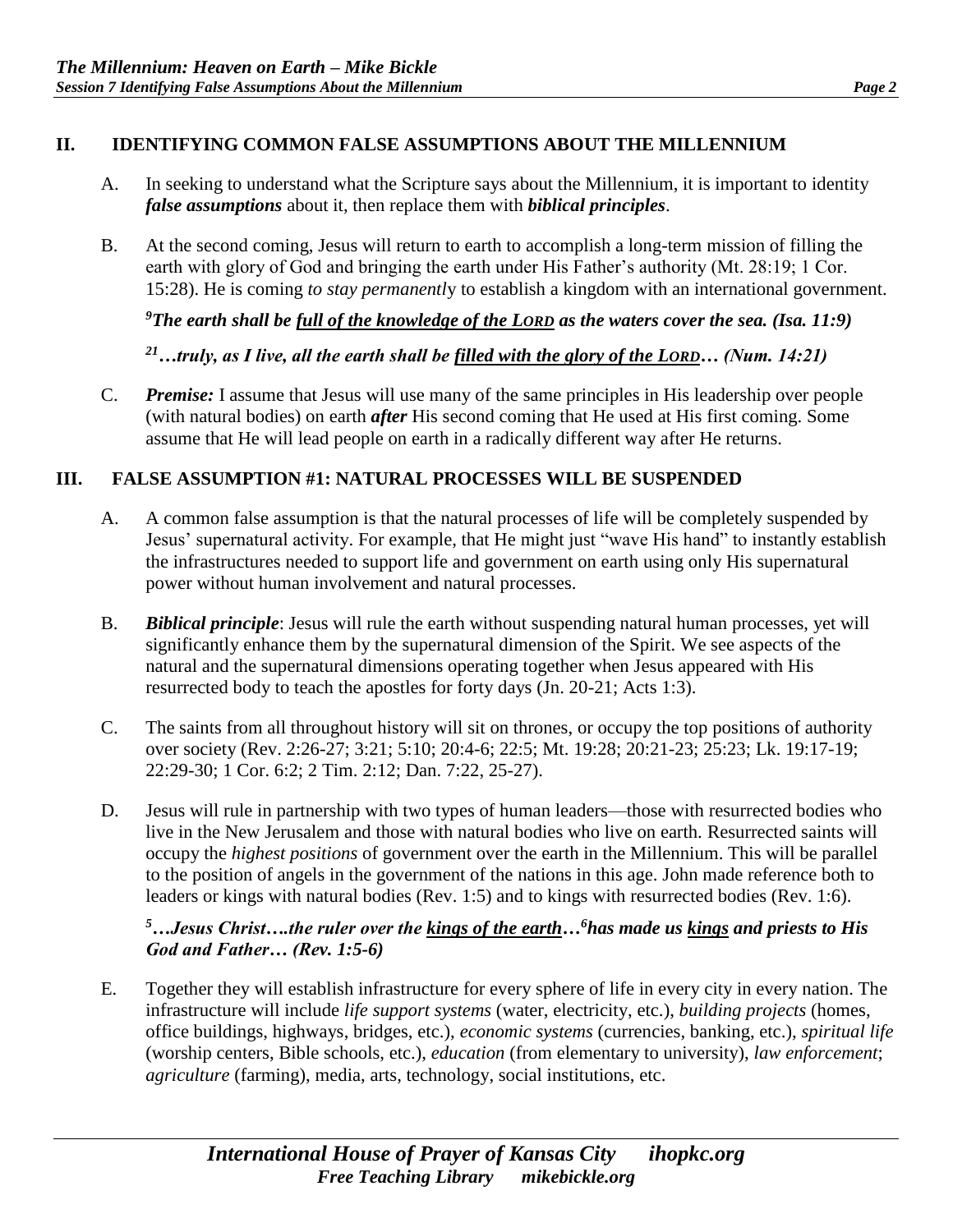## **IV. FALSE ASSUMPTION #2: SOCIAL IMPROVEMENTS WILL BE INSTANTANEOUS**

- A. A common false assumption is that social improvements or the healing of the nations will be *instantaneous* at Jesus' coming without it requiring a lengthy process of time.
- B. *Biblical principle*: There will be progressive social improvement in every area of life. This is referred to as *the healing of the nations*. This will take much time to accomplish. People with natural bodies will need to learn, then apply what they learned involving human processes.
- C. Jesus will rule the millennial earth, which will have natural and supernatural dimensions. The *supernatural element* will be seen in the length of human life being restored to that of Noah's day (Isa. 65:20, 22) and animals no longer preying on each other (Isa. 65:25). The *natural element* will be evident in people continuing to sin (Isa. 65:20), build, and plant (Isa. 65:21).

*<sup>20</sup>"For the child shall die one hundred years old, but the sinner being one hundred years old shall be accursed. <sup>21</sup>They shall build houses…and they shall plant vineyards…<sup>22</sup>As the days of a tree, so shall be the days of My people…<sup>25</sup>The wolf and the lamb shall feed together." (Isa. 65:20-25)* 

D. Jesus' rule will progressively increase until all the institutions of all the nations are fully discipled by His teachings (Isa. 16:5; 60:3; Jer. 23:5; cf. Ps. 89:4; 132:17-18). Jesus will "order and establish" His kingdom with necessary infrastructure for every sphere of life in every city. The infrastructure He establishes through the saints who rule with Him will increase in capacity, quality, and size as the leaders (with natural bodies) grow in understanding and skill.

*<sup>7</sup>Of the increase [expansion] of His [Jesus'] government and peace there will be no end, upon the throne of David and over His kingdom, to order it and establish it with judgment and justice from that time forward, even forever. (Isa. 9:7)* 

E. Jesus will set up training institutions to teach all the nations His ways (political, economic, spiritual, educational, agricultural, family, media, arts, technology, etc.) Many people will come to Jerusalem to learn of God's ways from Jesus. As wisdom is applied, society will progressively improve.

*<sup>3</sup>Many people shall come and say, "Come, and let us go up to the mountain of the LORD, to the house of the God of Jacob; He [Jesus] will teach us His ways, and we shall walk in His paths." Out of Zion shall go forth the law…the word of the LORD from Jerusalem. (Isa. 2:3)* 

F. The healing process of nations will be aided by the river from the millennial temple in Jerusalem. The water from the temple shall heal the desert as physical healing accelerates (Isa. 35:1-6)

*<sup>1</sup>…there was water, flowing from under the threshold of the [millennial] temple…<sup>8</sup>This water flows…when it reaches the sea [Dead Sea], its waters are healed. 9 It shall be that every living thing that moves, wherever the rivers go, will live. There will be a very great multitude of fish, because these waters go there; for they will be healed, and everything will live wherever the river goes… <sup>10</sup>…fish will be of the same kinds as the fish of the Great Sea, exceedingly many… <sup>12</sup>Along the bank of the river…will grow all kinds of trees…and their fruit will not fail. They will bear fruit every month, because their water flows from the sanctuary. Their fruit will be for food, and their leaves for medicine." (Ezek. 47:1, 8-12)*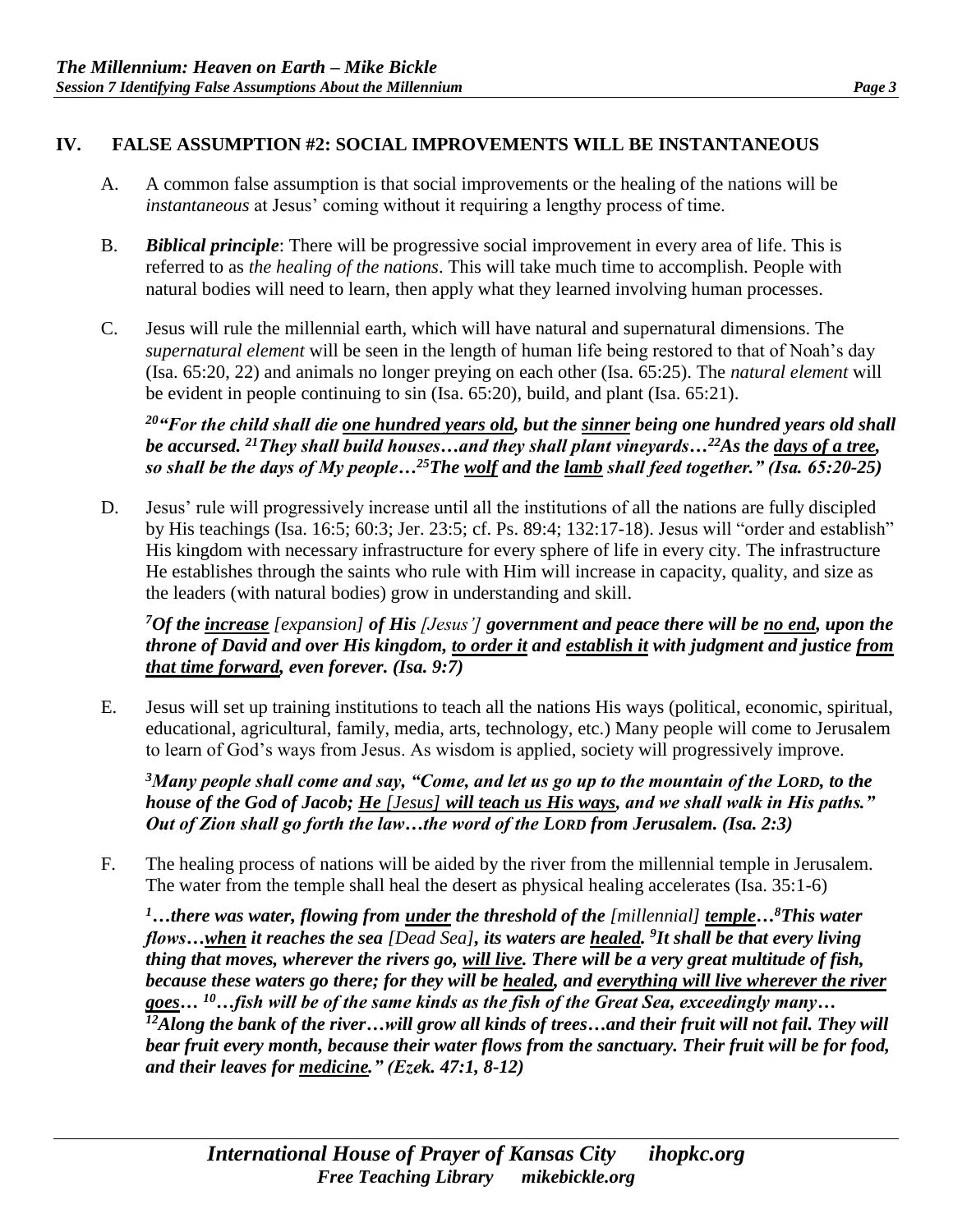G. The tree of life in the New Jerusalem will be received by the kings of the nations in a way that brings healing to their nation. It will take time to heal the land and the governments of the earth.

*<sup>24</sup>The kings of the earth bring their glory and honor into it [New Jerusalem]…22:2The tree of life …the leaves of the tree were for the healing of the nations. (Rev. 21:24-22:2)* 

H. Natural processes will be involved in building cities, planting crops, etc. It may take many decades before all the destroyed cities of the earth are completely restored (Ezek. 36:36-38).

*<sup>4</sup>And they shall rebuild the old ruins…and they shall repair the ruined cities…<sup>5</sup>Strangers shall stand and feed your flocks, and…be your plowmen and your vinedressers. (Isa. 61:4-5)*

I. Natural processes will be involved in judging war crimes that occurred in during the Tribulation (Isa. 24:21-22).

*<sup>6</sup>He [Jesus] shall judge among the nations, He shall fill the places with dead bodies; He shall execute the heads of many countries. (Ps. 110:6)* 

*<sup>4</sup>He [Jesus] shall judge between the nations, and rebuke many people... (Isa. 2:4)* 

#### **V. FALSE ASSUMPTION #3: RIGHTEOUSNESS ESTABLISHED IN THIS AGE WON'T LAST**

- A. One false assumption is that the righteousness established in this age will be disregarded when Jesus returns. Thus many fail to see the *continuity* between our work in this age and the age to come.
- B. *Biblical principle*: There is continuity between the righteousness established in society now and what Jesus will need to establish in society in the millennial kingdom.

*<sup>26</sup>Yet once more I shake not only the earth, but also heaven. <sup>27</sup>Now this, "Yet once more," indicates the removal of those things that are being shaken, as of things that are made [established by the flesh], that the things which cannot be shaken may remain. (Heb. 12:26-27)* 

C. All that is unrighteous will be shaken, dismantled, and removed. Righteous laws in society at the time of Jesus' return will remain. God's people can establish infrastructure now that will continue to be useful in the Millennium and will last beyond the shaking of the Tribulation judgments.

*<sup>17</sup>Let the beauty of the LORD our God be upon us, and establish the work of our hands for us; Yes, establish the work of our hands. (Ps. 90:17)* 

D. There are various expressions of the how the saints enter into the labors of those who lived before them. In other words, the past labors continue to impact future generations.

*<sup>38</sup>Others have labored, and you have entered into their labors. (Jn. 4:38)*

E. There is a dynamic continuity of our present works including our growth in love and humility, ministry to others, and societal justice. There is fruit that *remains* from this life (Jn. 15:16).

*16I chose you that you…bear fruit, and that your fruit should remain... (Jn. 15:16)*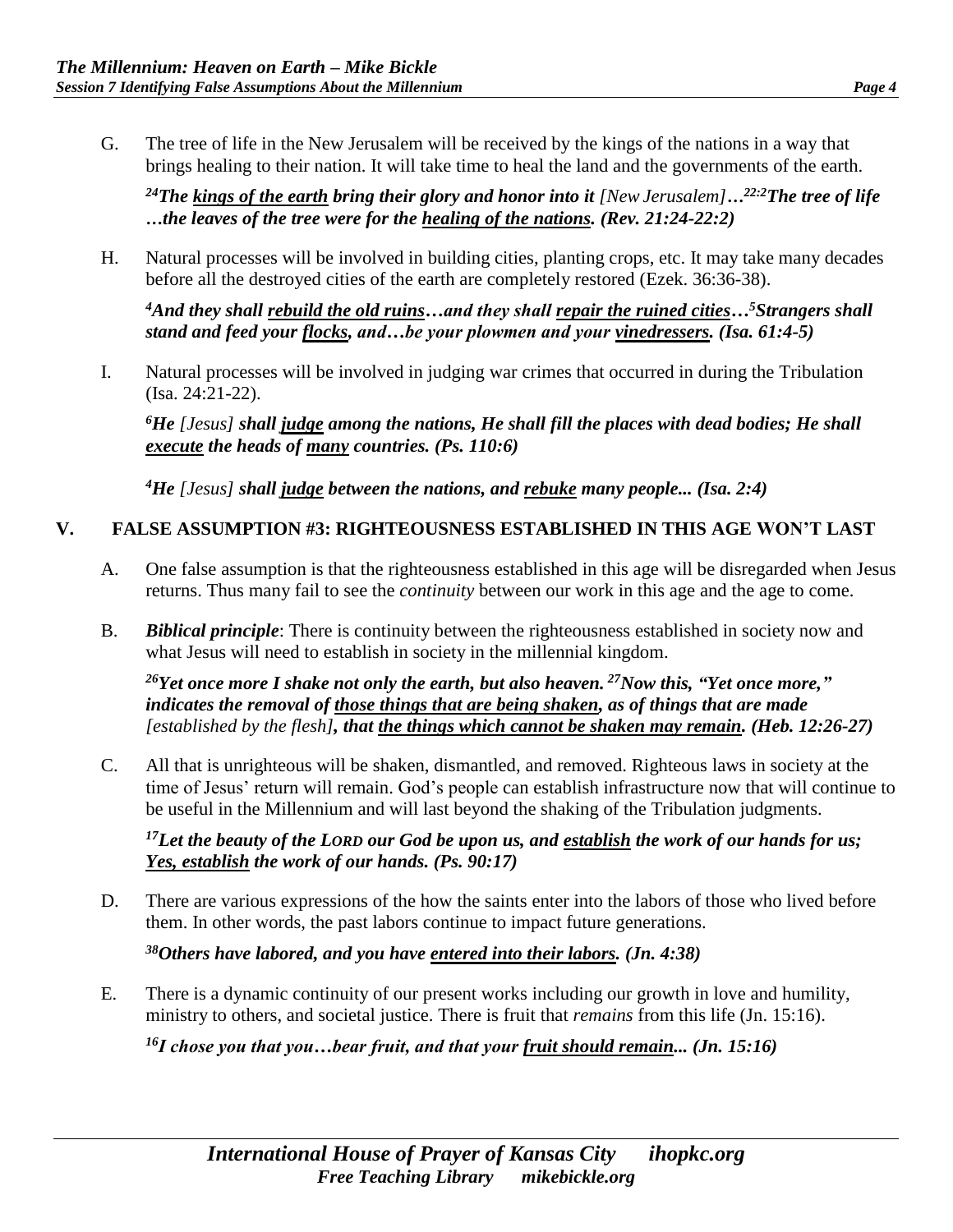- F. Fruit that remains includes the continuity of our labors in our *intercession* (it will continue to impact nations in the age-to-come), *character development* (eternal rewards), *relationships* (friendships), *legislation* (righteous laws, etc.), *natural accomplishments* (buildings, highways, scientific and technological developments), *life support systems* (food, water, electricity), etc.
- G. Some businesses and financial resources will survive the shaking of the end time (Isa. 60:1-14). There is wealth at the beginning of the Millennium that will not be destroyed.

*<sup>2</sup>For behold, the darkness shall cover the earth, and deep darkness the people; but the LORD will arise over you [Jerusalem]…<sup>5</sup> the wealth of the Gentiles shall come to you…<sup>9</sup>And the ships of Tarshish will come…their silver and their gold with them…He has glorified you [Jerusalem]… <sup>11</sup>Your gates shall be open continually….that men may bring to you the wealth of the Gentiles… (Isa. 60:2-11)*

H. We cannot interpret the full significance of our labors by only seeing their impact in this age.

*<sup>10</sup>For we are His workmanship, created in Christ Jesus for good works, which God prepared beforehand that we should walk in them. (Eph. 2:10)* 

I. There is continuity between what we do in this life and the glory we will possess in the next life. Our function in the Millennium is determined by how we live now. Mary's life impacted her future.

*<sup>42</sup>Mary has chosen that good part, which will not be taken away from her. (Lk. 10:42)* 

J. An expression of continuity is in righteous deeds in this life being rewarded after Jesus' coming.

*<sup>10</sup>For God is not unjust to forget your work and labor of love which you have shown toward His name, in that you have ministered to the saints, and do minister. (Heb. 6:10)*

*<sup>22</sup>Sell all that you have…you will have treasure in heaven. (Lk. 18:22)* 

- K. Our resurrected body has continuity with the DNA of our natural body.
- L. Another expression of continuity will be seen in the fact that evil leaders will be judged after the second coming related to their behavior in their government in this age.

## **VI. FALSE ASSUMPTION #4: ALL ARE CONVERTED INSTANTLY & AUTOMATICALLY**

- A. A common false assumption is that all unbelievers will be converted instantly and automatically.
- B. *Biblical principle*: it will take time for all the individuals in the nations to be converted.

*<sup>18</sup>I will gather all nations…and they shall come and see My glory <sup>19</sup>...Among them who escape I will send to the nations…who have not heard My fame nor seen My glory. And they shall declare My glory among the Gentiles. <sup>20</sup>Then they shall bring all your brethren for an offering to the LORD out of all nations…says the LORD. (Isa. 66:18-20)*